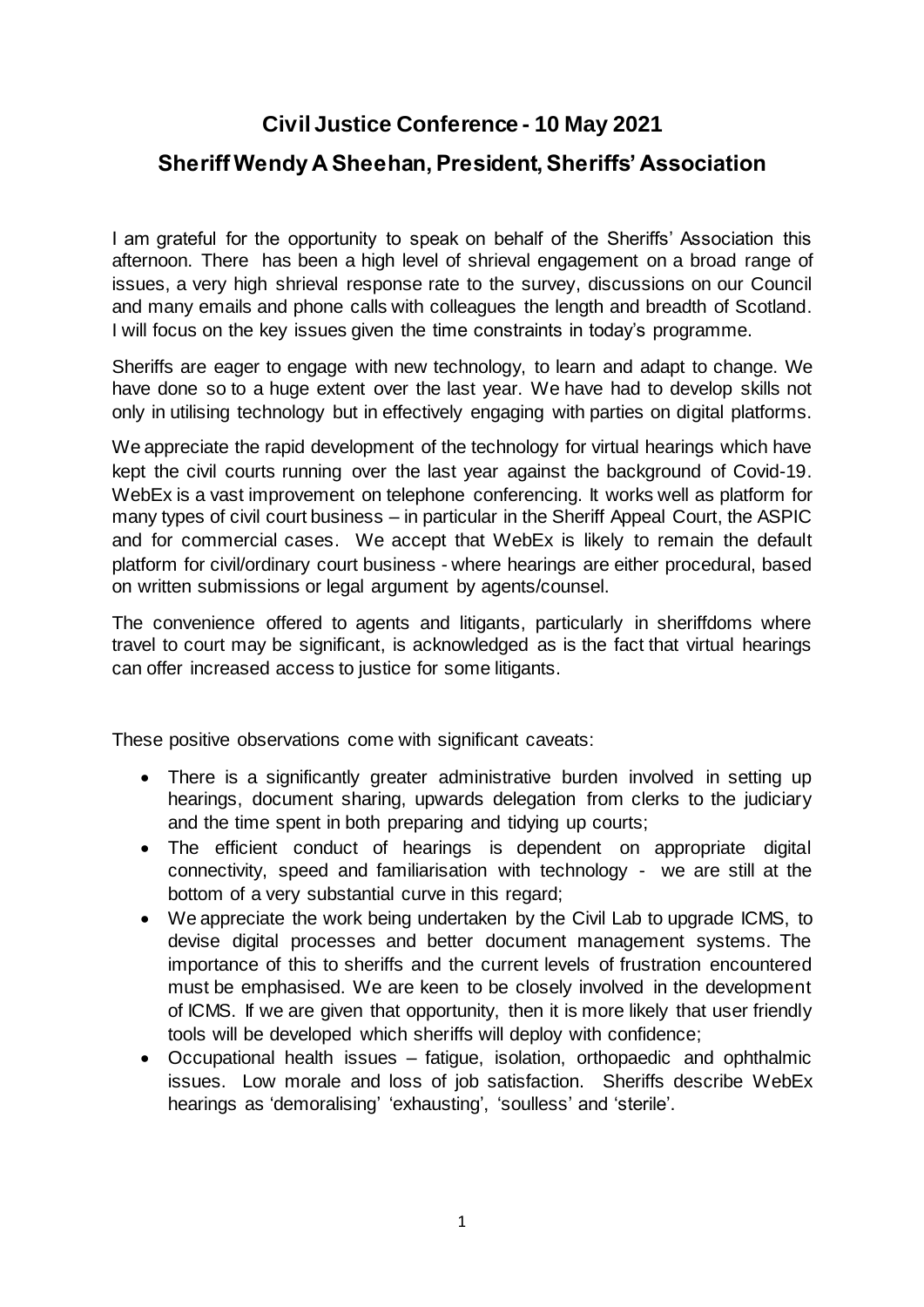## **Evidential hearings/proofs**

There are real concerns about a diminution in the quality of the evidence. There tends to be an increased reliance on affidavit evidence in virtual hearings. Affidavits are filtered through the lens of the agent drafting them and may be a product of the circumstances in which they are produced. Sheriffs are cautious about placing as much weight on them as oral evidence. There is an increasing movement towards evidence by live link in the Scottish courts and whilst in some cases this may work well, in cases where there are sharp issues of reliability and credibility, virtual hearings may be less appropriate. There are concerns that the significance of taking the oath in the solemnity of a court setting may be lost on WebEx. It can be difficult to verify that witnesses are alone when giving evidence. The evidence is more stilted and the flow of questioning can be lost and is sometimes described as 'flat' and 'robotic'. There are time delays and issues with sound quality. The image on the screen falls short of a real life opportunity to assess a witness' reliability, credibility and demeanour in a courtroom setting. Only the head and shoulders of the witness can be seen. Body language cannot be observed. There is a loss of interaction compared to the dynamics of a live courtroom.

Sheriffs also express concerns regarding their experiences of addressing issues of contempt and prevarication through the WebEx medium.

Problems have been encountered when conducting cases involving interpreters and cases with multiple parties.

Sheriffs should be trusted to manage cases effectively – focussing the issues in dispute and identifying the hearings where an in person hearing is necessary in order to make findings in fact in a particular case. Many such hearings are now a hybrid of in person evidence and video links used for expert and skilled witnesses.

## **Other types of case less suited to virtual hearings**

Sheriffs often preside over **problem-solving courts**. This involves skilled interaction with agents and parties, the use of mediation skills and emotionally intelligent, welltimed interventions. This is very challenging on a digital platform. This type of hearing is most prevalent in family courts - in particular, child welfare hearings, which account for the bulk of family cases and a substantial part of the civil court programme in most sheriff courts. Well-managed child welfare hearings resolve cases prior to proof. The most effective child-centred decisions are made when the parties engage meaningfully in the process. The increased emphasis on involving children in these hearings and the requirement to explain our decisions to them will further exacerbate these challenges.

Our summary sheriff colleagues who undertake simple procedure cases also report difficulties in engaging with parties and attempting to resolve cases at an early stage, to refer parties to in court mediators or to adopt a problem solving approach to resolving cases prior to evidential hearings via this medium. Agents and parties settle cases by attending court and speaking to one another at hearings. Whilst the